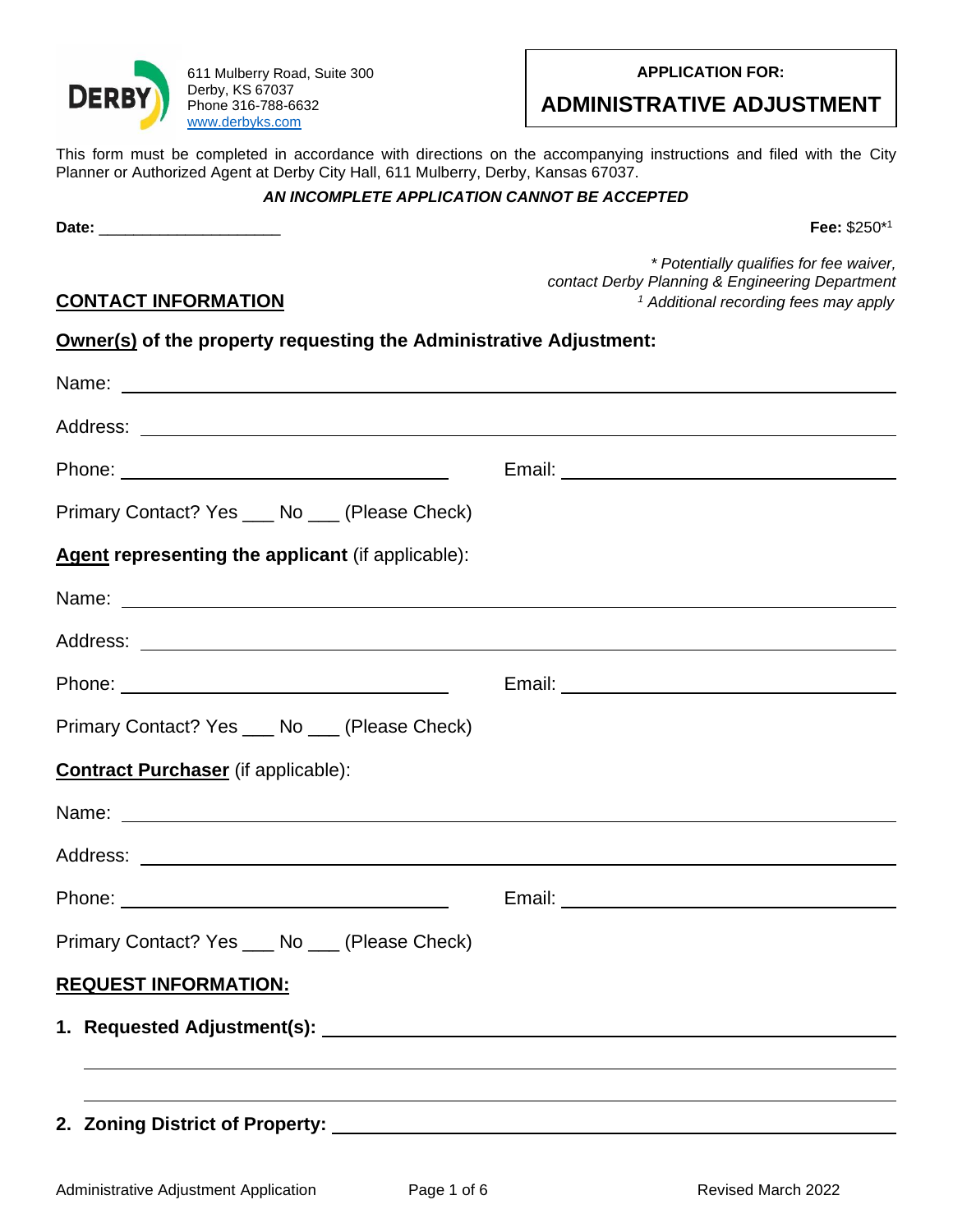### **3. Location:**

- a. Address (if assigned):
- b. Legal Description: Lot(s) \_\_\_\_\_\_\_, Block \_\_\_\_\_, \_\_\_\_\_\_\_\_\_ contact the addition
- c. If Property is not platted, a metes and bounds description and location map shall be provided with this application.
- **4. Written Statement:** A written statement in compliance with Article 1004.D of the Zoning Regulations is required to accompany this application.
- **5. Site Layout Plan:** A site layout plan indicating the location of the requested adjustment.

## **CERTIFICATION**

The undersigned acknowledges and certifies the following:

- 1. They have been advised of the fee requirements established and that the appropriate fee is herewith tendered.
- 2. That the information given herein is correct.
- 3. That all documents are attached hereto as noted in the instruction.
- 4. That this application cannot be processed unless it is complete and accompanied by all required documents.

| <b>Property Owner(s)</b>                                                                                                         | Date                                |
|----------------------------------------------------------------------------------------------------------------------------------|-------------------------------------|
| Agent (if applicable)                                                                                                            | Date                                |
| Contract Purchaser (if applicable)                                                                                               | Date                                |
| <b>OFFICIAL USE ONLY</b><br>Fee Waived<br>Fee OR<br><b>Written Statement</b><br>Site Plan                                        |                                     |
| This application has been checked and found to be complete and accompanied by the required<br>documents and the appropriate fee. |                                     |
| City Planner or Authorized Agent                                                                                                 | <stamp date="" received=""></stamp> |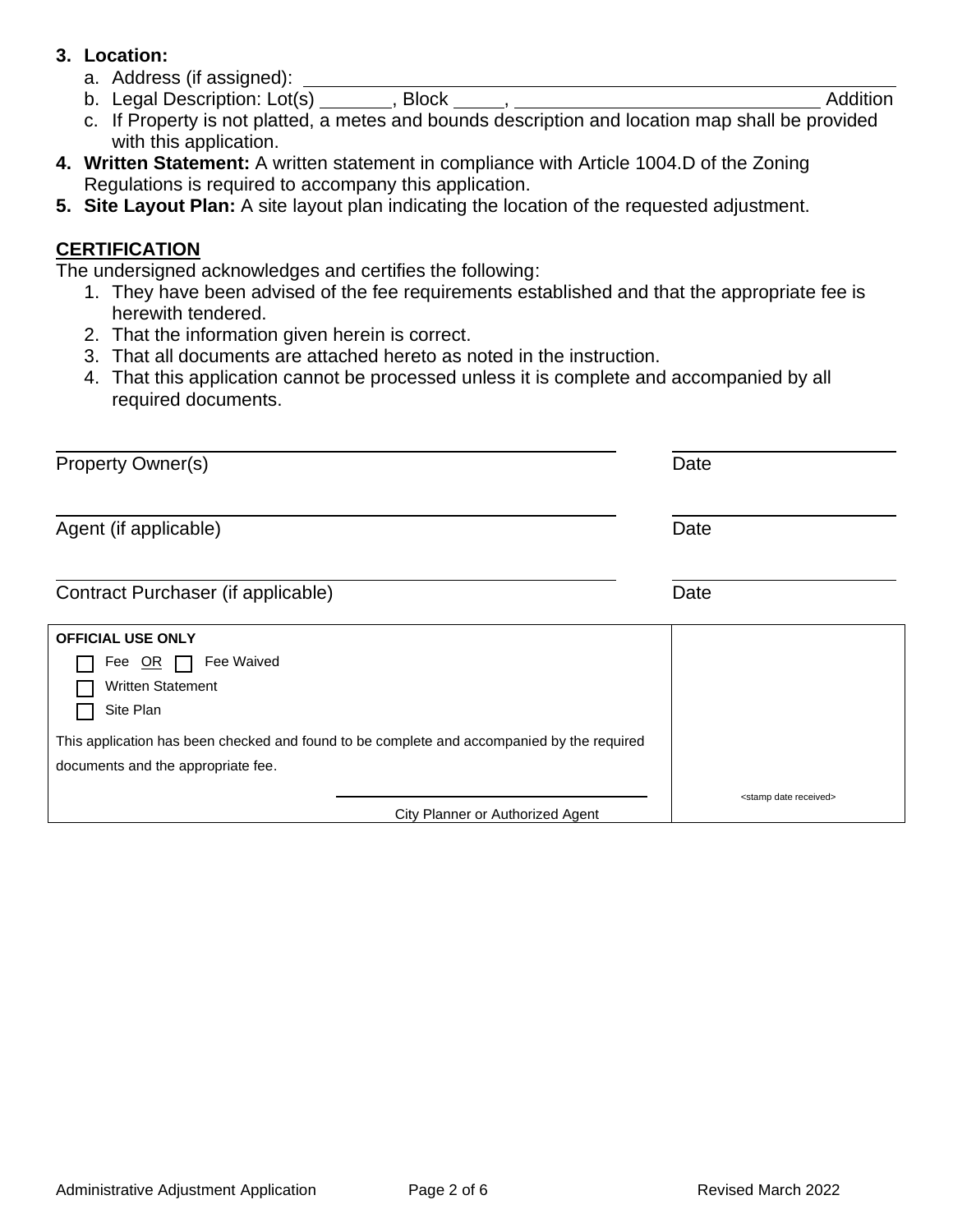## **ADMINISTRATIVE ADJUSTMENT APPLICATION INSTRUCTIONS**

- 1. **Purpose:** An Administrative Adjustment allows the Zoning Administrator, with concurrence of the Assistant City Manager for Development, to make minor modifications or adjustments to certain provisions of the Zoning Regulations. Administrative adjustments are limited to the following:
	- a. Reducing the minimum lot area, width, or depth by up to 10%
	- b. Increase the maximum structure height by up to 20%
	- c. Reducing the minimum front, rear, or side yard by up to 20%
	- d. Increasing the maximum lot coverage by up to 10%
	- e. Reducing off-street parking and loading requirements, the required depth of parking stalls and the required width of circulation aisles by up to 25%
	- f. Permitting off-street parking in residential districts to be located within the required front yard.
- 2. **Application:** An application form for an administrative adjustment must be completed and signed by all the property owners their authorized agent(s) (if applicable), and/or contract purchasers/lessees (if applicable) and filed with the Zoning Administrator or their Authorized Agent. If spaces on the application ask for information that is not applicable to the request, then such spaces shall be marked N/A. Applicants are advised that the Zoning Administrative is authorized only to grant adjustments specifically provided for by Article 1005.B of the Zoning Regulations (also listed above).

All administrative adjustment applicants are encouraged to meet with applicable City staff prior to filing an application. The purpose of the pre-application conference is to provide staff and the applicant an opportunity to discuss all forthcoming steps and any other applications or steps that may be necessary prior to commencement of a specific building project.

- 3. **Legal Description:** The legal description provided on the application must be accurate. Should it be discovered that the legal description is inaccurate during the review process, it may delay the Zoning Administrator's decision and will require the applicant to provide a complete, accurate legal description prior to the Zoning Administrator rendering their decision.
- 4. **Fee:** The application must be accompanied by a filing fee of \$250.00. A project may qualify for a fee waiver, contact Derby Planning & Engineering department for more information.
- 5. **Public Notice Sign:** A sign advertising the proposed administrative adjust shall be posted on the subject property for a minimum of 10 days prior to the Zoning Administrator's decision. The purpose of the sign is to notify neighbors and members of the general public of the proposed administrative adjustment and provide an opportunity for public input and comment. The sign shall remain onsite and continually displayed for the general public's viewing until after the Zoning Administrator's decision is rendered.
- 6. **Written Statements, Diagrams, Exhibits Required:** In accordance with Section 1004.A of the zoning regulations, the applicant shall submit written statements, diagrams, and/or exhibits explaining:
	- a. A statement or diagram showing how strict compliance with limitations and/or special conditions or requirements imposed by the regulations prevent the proposed use or construction.
	- b. A statement as to why the proposed adjustment will not cause substantial injury to the value of other property in the neighborhood.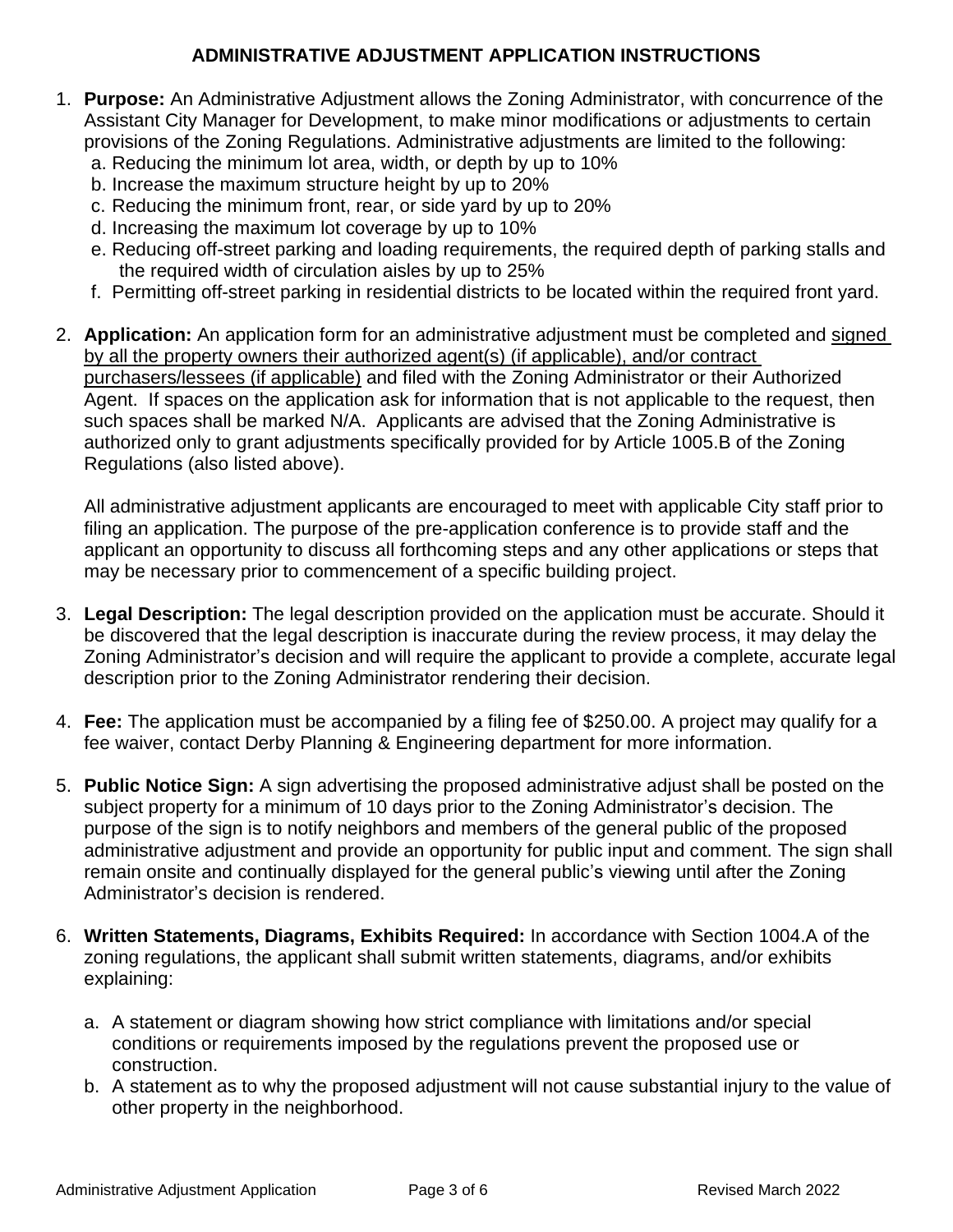- c. A statement as to how the proposed adjustment is to be designed, arranged, and operated in order to permit the development and use of neighboring property in accordance with the applicable regulations.
- d. Present other data which supports the standards specified in Section 1004.D (attached).
- 7. **Site Plan Required:** In order to demonstrate how the subject property will be developed if the requested administrative adjustment is approved, a site plan depicting the particulars of the adjustment shall be submitted with the application. The site plan shall be drawn to scale and shall indicate how the proposed adjustment will meet the requirements of the zoning regulations and the development standards referenced in Section 1004.D (attached).
- 8. **Additional Materials:** Information such as photographs, renderings, landscaping/screening plans or other reports may be submitted and/or required by the City Planner or Authorized Agent along with the site plan. Such materials will be made a part of the case file and become public record.
- 9. **Period of Validity & Extension:** An administrative adjustment issued pursuant to Article 1005 of the Zoning Regulations shall lapse and become ineffective if the administrative adjustment is not commenced upon the property within 180 days and/or continuously maintained on the property thereafter; provided that the Zoning Administrator may grant additional extensions not exceeding 180 days each, upon written application.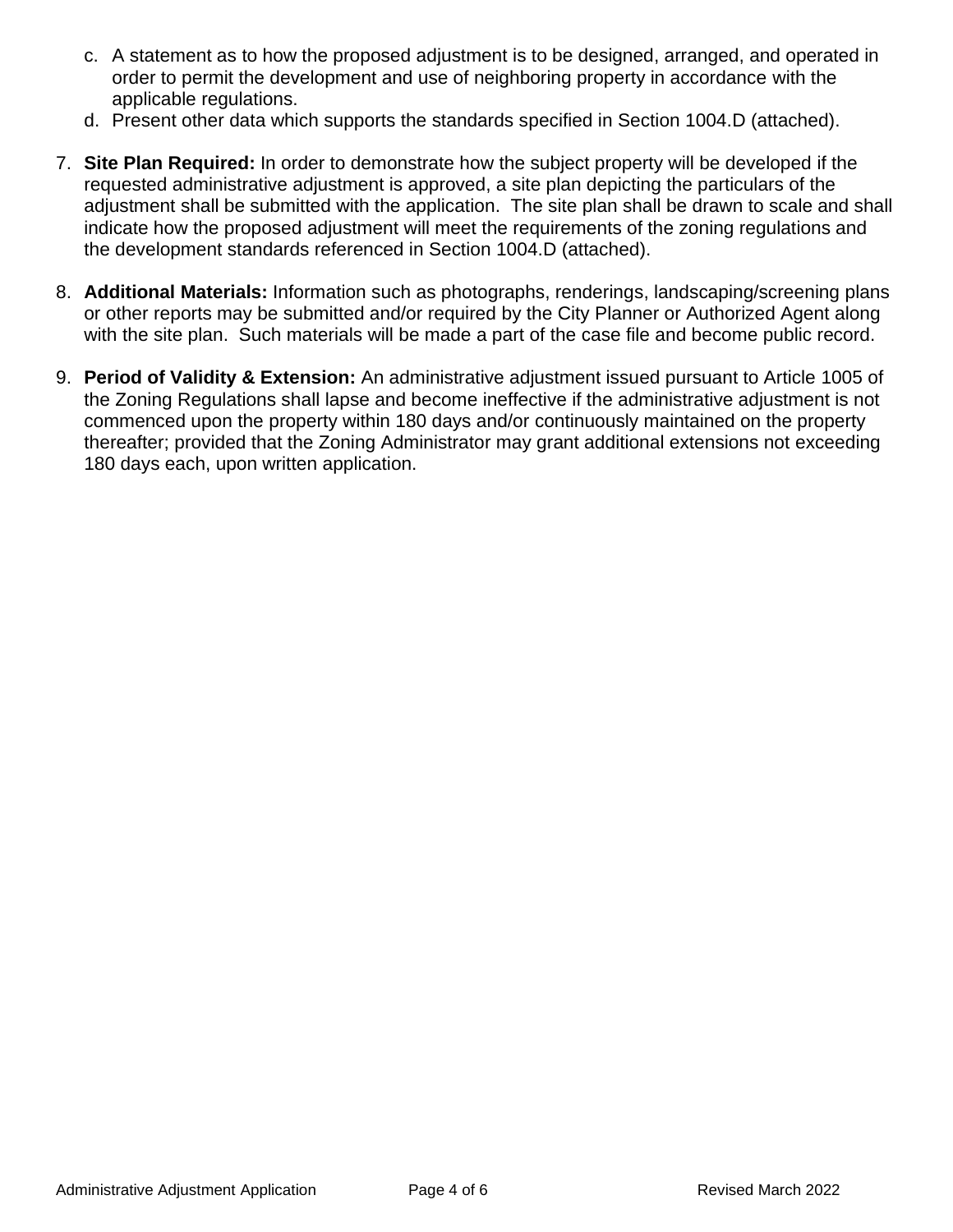# **Section 1005 Administrative Adjustments (Excerpt from Article 10 of the Zoning Regulations)**

The intent and purpose of this section is to allow for administrative action on requests for minor modifications or adjustments to certain provisions of these regulations.

- **A. Authority.** The Zoning Administrator, with the concurrence of the Assistant City Manager for Development, shall have the authority to approve applications for administrative adjustments.
- **B. Authorized Administrative Adjustments.** Administrative adjustments shall be limited to the following:
	- 1. Reducing the minimum lot area, width, or depth by up to 10 percent.
	- 2. Increasing the maximum structure height by up to 20 percent.
	- 3. Reducing the minimum front, rear, or side yard by up to 20 percent.
	- 4. Increasing the maximum lot coverage by up to 10 percent.
	- 5. Reducing off-street parking and loading requirements, the required depth of parking stalls and the required width of circulation aisles by up to 25 percent.
	- 6. Permitting off-street parking in residential districts to be located within the required front yard.
- **C. Standards.** The Zoning Administrator may grant an administrative adjustment based upon specific written findings of fact made after consideration of the request and any comments and/or evidence presented in light of relevant factors, including but not limited to the standards in Section 1004.D. of these regulations. These standards include:
	- 1. The proposed adjustment will not cause substantial injury to the value of other property in the neighborhood.
	- 2. The location and size of the use, the nature and intensity of the operation involved in or conducted in connection with it, and the location of the site with respect to streets giving access to it are such that the adjustment will not dominate the immediate neighborhood so as to prevent development and use of neighboring property in accordance with the applicable zoning district regulations.
	- 3. Adequate utility, drainage, sidewalks and other such necessary facilities have been installed or will be provided by platting, dedications, and/or guarantees.
	- 4. Adequate access roads, entrance and exit drives and/or access control is available or will be provided by platting, dedications and/or guarantees and shall be designed to prevent traffic hazards and to minimize traffic congestion in public streets and alleys.
	- 5. The adjustment will not adversely affect the public health, safety, morals, order, convenience, prosperity, or general welfare.
	- 6. Orderly land use planning will be achieved in keeping with the goals and proposals of the Comprehensive Plan.
	- 7. An alternative approach accomplishes the general spirit and intent of the provision in a manner that is equal to or better than strict compliance with the provision.